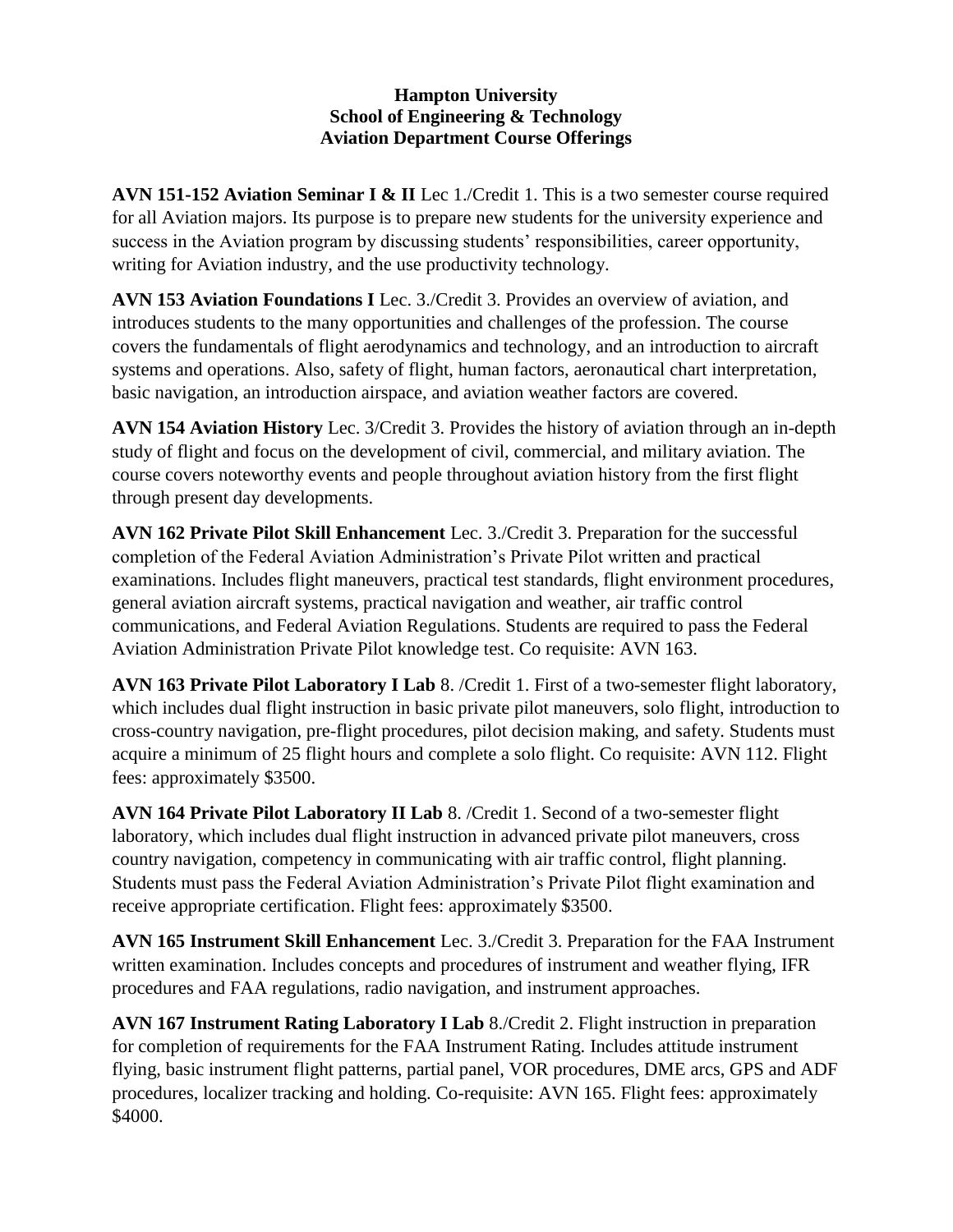**AVN 168 Instrument Rating Laboratory II Lab** 8./Credit 2. Flight instruction in preparation for completion of requirements for the FAA Instrument Rating. Includes: VOR/VOR-DME approaches, GPS and ADF approaches, localizer and ILS instrument approaches, cross-country procedures and emergencies, maneuvers review and FAA Practical Test. To successfully complete this laboratory, the FAA Instrument Rating must be earned. Prerequisite: AVN 315. Flight fees: approximately \$4000.

**AVN 170 ATC Foundation w/lab** Lec 3./Credit 3. This course is a progressive foundational introduction to air traffic control. It focuses on the interpretation of the FAA orders and regulations that govern the air traffic control system, roles and responsibilities of control positions, concepts of spacing, sequencing, and separation, visual and radar traffic patterns, communication, terminology, and principles of ATC procedures. This course includes phraseology and communication lab. Lab fee \$250.

**AVN 181 Introduction to Airport Systems** Lec. 3./Credit 3. A foundational study of airport operations and systems and includes analysis of the role of the airport manager in planning, finance and administration, public relations, social, political, and environmental considerations, operational requirements and facility maintenance.

**AVN 201 Flight Safety** Lec. 3./Credit 3. Factors and procedures relating to aviation safety, techniques for accident prevention, procedures used in accident investigations, the human factors (physiological and psychological), the effect of weather.

**AVN 254 Crew Resource Management** Lec. 3/Credit 3. Techniques for enhancing teamwork, interpersonal communications and relationships, leadership, and coping strategies in the professional aviation environment. Included are the recognition of human behavior that affects the safety of aviation operations, such as anger, stress, and fatigue, and the strategies to handle those behaviors.

**AVN 253 Aviation Foundations II** Lec. 3./Credit 3. Provides a continuation overview of aviation, and expands student's overview to the many opportunities and challenges of the profession. The course includes a review of modern and current aviation, fundamentals of flight aerodynamics and technology, and an introduction to aircraft systems and operations. Also, safety of flight, human factors, aeronautical chart interpretation, basic navigation, an introduction to air traffic control and airspace, and aviation weather factors are covered.

**AVN 251-252 Aviation Seminar III & IV** Lec 1./Credit 1. This is a two semester course required for all Aviation majors. Its purpose is to prepare students to technical writing for research in Aviation. This course will introduce students to research methodology and design, proposal preparation, data gathering and source documentation.

**AVN 261 Commercial Pilot Skill Enhancement** Lec. 3./Credit 3. Preparation for the FAA Commercial Pilot written exam and Commercial Pilot Certification. Includes advanced aerodynamics, aircraft performance, precision maneuvers, extended cross-country and night flight, FAA regulations, introduction to advanced systems, and transition to more sophisticated aircraft.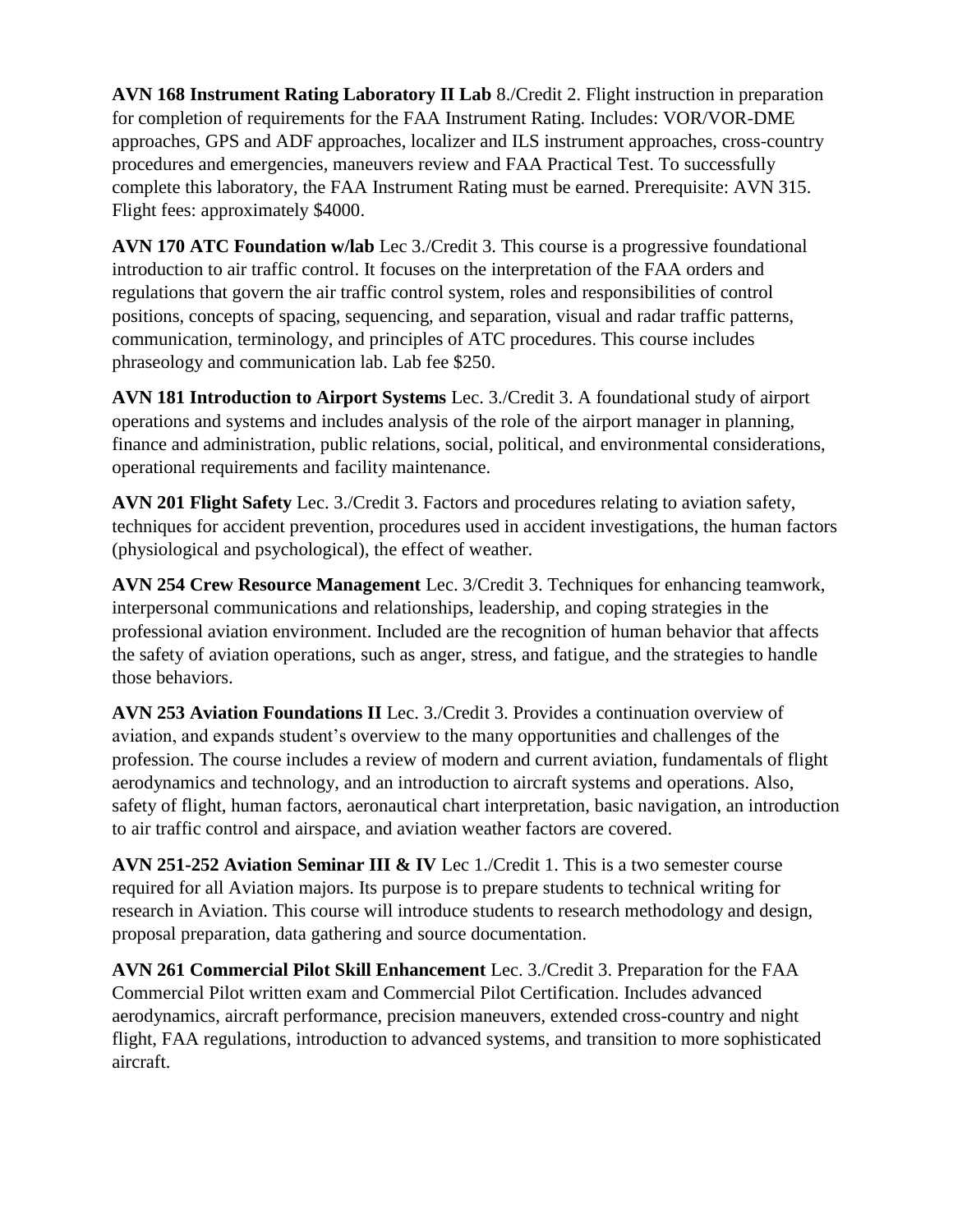**AVN 263 Commercial Pilot Laboratory I Lab** 8./Credit 2. Flight instruction in preparation for FAA Commercial Pilot Certification. Includes: maneuvers and landings review, introduction to complex airplanes, commercial performance flight maneuvers, cross-country navigation review, day and night solo cross country navigation, and instrument review. A total of 60 flight hours should be flown to complete this laboratory.

**AVN 264 Commercial Pilot Laboratory II Lab** 8./Credit 2. Flight instruction in preparation for FAA Commercial Pilot Certification. Includes advanced aerodynamics, aircraft performance, precision maneuvers, extended cross-country and night flight in complex airplanes, FAA regulations, introduction to advanced systems, and complex maneuvers review in preparation for the FAA practical (flight) check. To successfully complete this laboratory, the FAA Commercial Pilot Certificate must be earned.

**AVN 265 Commercial Pilot Laboratory III Lab** 8./Credit 1. This flight laboratory is for students who are entering a military flight-training program after graduation. The lab includes: maneuvers and landings review, and FAA qualification in complex airplanes. A complex aircraft log book endorsement by an authorized instructor and a minimum of 10 flight hours in complex aircraft must be flown to complete this laboratory.

**AVN 271 Terminal Operations I w/lab** Lec. 3./Lab 2./Credit 5. Fundamental terminal operations utilizing radar procedures and equipment. Includes control and separation of aircraft in the terminal area with emphasis on the safe, expeditious flow of arriving and departing traffic transitioning between enroute centers and the control tower environment. Also the significance and use of Low and High Altitude Enroute Charts and Approach Procedures and the hemispheric cruising altitude rules. Utilizes radar air traffic control simulators by which students will apply their knowledge, skill, and understanding of terminal procedures. Lab fee \$250.

**AVN 272 Tower Operations I w/lab** Lec. 3./Lab 2./Credit 5. This course thoroughly covers air traffic control tower procedures, phraseology, aircraft separation on same and intersecting runways, airport traffic patterns, aircraft recognition, and control tower positions, responsibilities, and equipment. Laboratory simulations utilizing an airport layout and control tower cab mockup to support fundamental tower operations comprising taxi, takeoff and landing of aircraft. Includes phraseology, procedures, and separation of aircraft flying under visual conditions. Lab fee \$250.

**AVN 281 Airport Operations I** Lec. 3./Credit 3. This course is a comprehensive study of airport landside operations. Topics covered are airport operating categories, understand the role of terminal and passenger area security, FAA regulations and inspection programs including PART 139, Airport Certification Manual, and TSA. This course includes a focus on airport communication and business operations.

**AVN 282 Airport Operations II** Lec. 3./Credit 3. This course is a comprehensive study of airport airside operations. Topics covered are airfield inspection programs, snow removal, airfield security, environmental factor affecting airports, wildlife control, and pavement maintenance in accordance with appropriate regulations. This course includes practical application of airfield functions.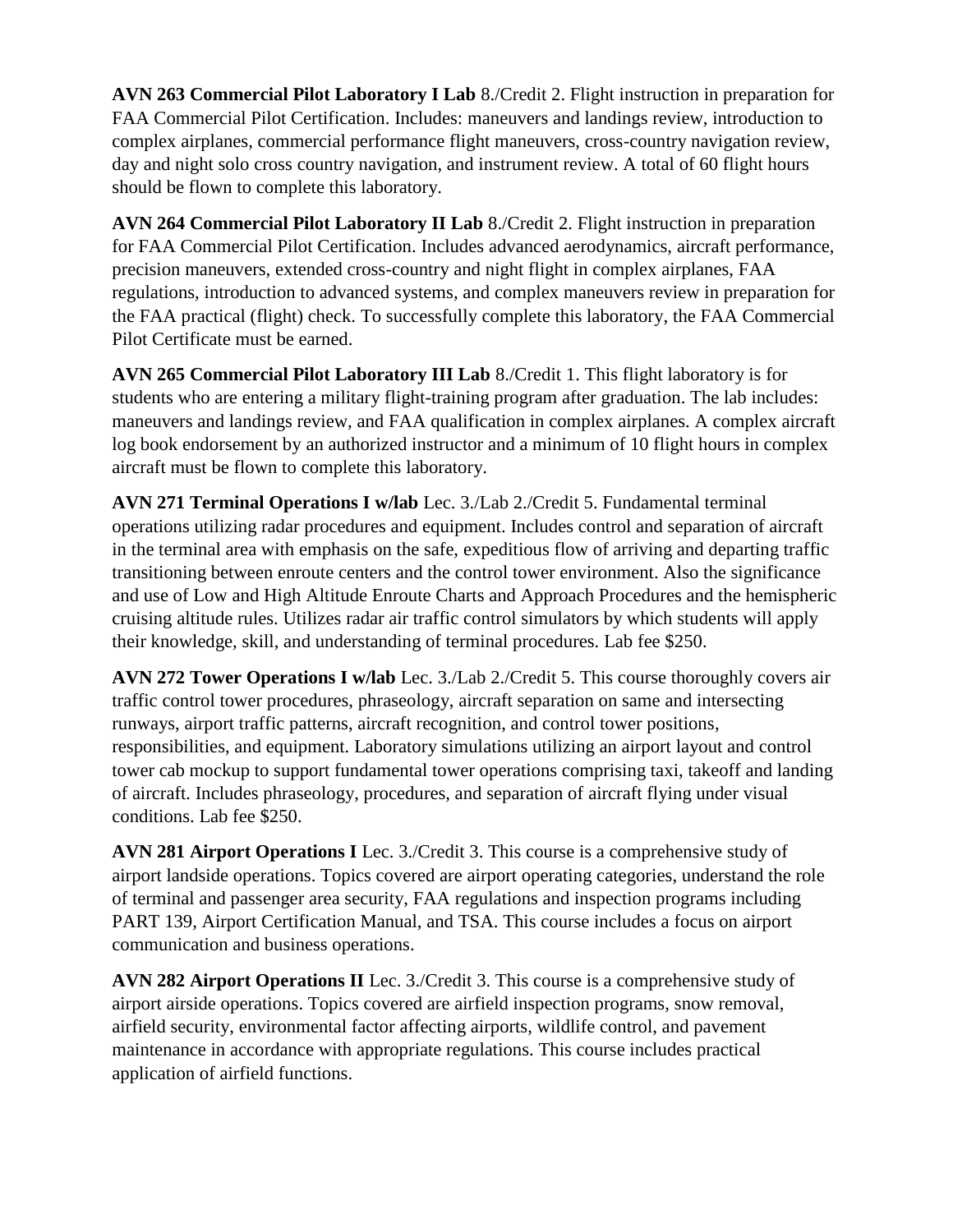**AVN 290 Introduction to Unmanned Aircraft Systems** Lec 3./Credit 3. An introduction to the fundamentals of unmanned aircraft systems (UAS), including their developing role in the modern aviation industry. Topics include an introduction to structural elements, avionics, flight control and guidance systems, navigation, remote sensing, human factors and integration into commercial and military airspace. Emphasis is on future employment in the field with a focus on commercial airspace.

**AVN 351-352 Aviation Seminar V-VI** Lec 1./Credit 1. This is a two semester course required for all Aviation majors. This course includes active engagement aviation research and an indepth involvement in research methodology and design, data gathering techniques, data analysis, and technical writing.

**AVN 353 Aviation Management** Lec. 3./Credit 3. A holistic view of management requirements and techniques applicable to the aviation industry; problems, current issues and future trends related to aviation operations. Includes management and organizational styles as applied to the industry, changes in the National Airspace System, managerial problems unique to the industry, and proposed acquisition of equipment under the Capital Investment Plan.

**AVN 354 Aviation Legislation** Lec. 3./Credit 3. This course is survey of legal concepts concerning aviation as related to operation, contracts, insurance and liability, regulating statutes, and case law. Topics include tort law, FAA regulation, and commercial/business law relative to the aviation industry.

**AVN 356 Air Transportation** Lec. 3./Credit 3. Survey of historical developments of and current issues within the air transportation system covering facilities, impact of regulations, problems encountered in commercial air transportation, future requirements, airline operations, economics, and social implications.

**AVN 361 Certified Flight Instructor** Lec. 3./Credit 3. This course is preparation for the FAA Flight Instructor Certificate. Topics include flight instruction methodology, instructor responsibilities, and flight maneuvers necessary for instructing private and commercial students.

**AVN 363-364 Certified Flight Instructor Laboratory I & II** Lab 8./Credit 1. This is a two semester flight lab course to prepare students FAA Flight Instructor Certificate examination. Topics include flight instruction methodology, instructor responsibilities, lesson plan development and presentation, and flight maneuvers necessary for instructing private students.

**AVN 371 Terminal Operations II w/lab** Lec. 3./Lab 2./Credit 5. This course prepares students for advanced terminal operations utilizing radar and non-radar procedures and separation. It includes emergency radar procedures, operations within Class B and C airspace, simultaneous parallel runway operations, and the utilization of the more complex airspace around larger airports and satellite airports. Students will complete advanced laboratory simulations in support to apply knowledge and understanding of complex radar procedures, and the ability to safely control traffic in a terminal environment. Lab fee \$250.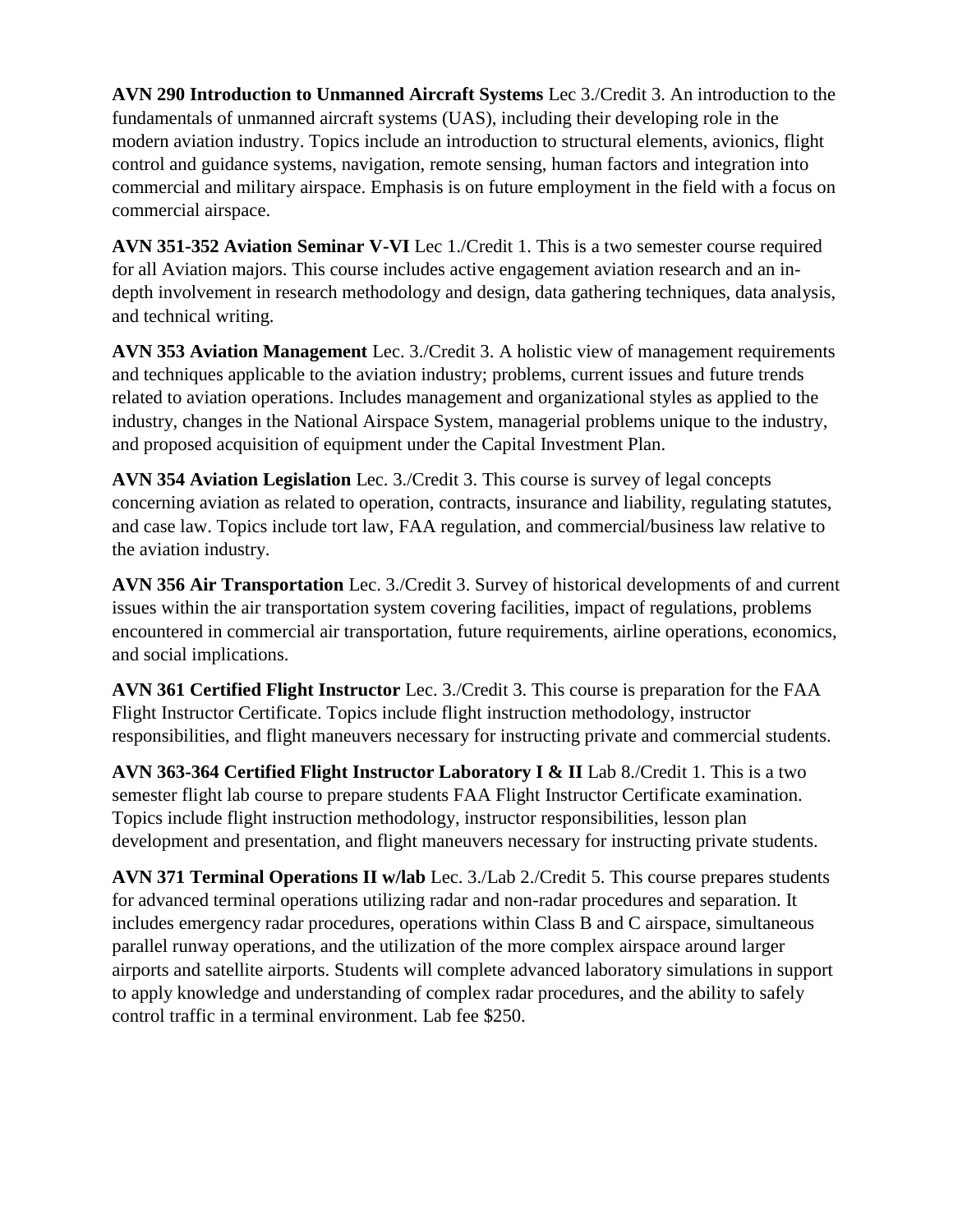**AVN 372 Non-Radar I w/lab** Lec./Lab 3./Credit 3. This course prepares students for the application of basic non-radar procedures. Topics include transitioning from a radar to a nonradar environment, non-radar air traffic control rules, regulations and procedures, non-radar separation criteria and procedures. Students will apply non-radar procedures to simulated traffic situations in the laboratory. Lab fee \$250.

**AVN 381 Airport Finance** Lec. 3/Credit 3. This is designed to improve students' understanding of the air transportation system, and analyze current financial industry trends and how they impact an airport. Students will examine the importance of implementing strong management control systems and learn how to successfully forecast your business and evaluate the benefits of efficient customer service and how it relates to a successful pricing strategy. Topics include, assessing financial performance and forecast demand, managing shareholder relations, privatization and re-structuring options, the needs of customers, and the industry's financial trends and their impact on strategy and operations.

**AVN 382 Airport Planning** Lec. 3/Credit 3. A managerial level course focused on the principles of airport planning with emphasis on federal, state, and municipal interactions. This course covers essential elements of current airport planning trends, including airport master planning and layout plans, financial sustainability, and environmental planning, such as hazardous wildlife issues, airport noise, and compatible land use. Students will be introduced to the organizational, political, and financial administration of public and private civil use airports.

**AVN 394 Homeland Security** Lec 3./Credit 3. This course focuses on the consolidation of responsibilities and functions across agencies, at various jurisdictional levels, that have the charge of mitigating hostilities, threats, hazards, and consequences. This course is designed to develop analytical skills that will prepare students to identify, evaluate and resolve complex policy issues and initiate practical actions in the aviation industry.

**AVN 450 Crew Resource Management II** Lec. 2./Lab 2./Credit 3. This course is a survey of advanced strategies for the use of controller resources and communications abilities in an air traffic control environment. Students will demonstrate their abilities to fully use the human and hardware resources available to them. The course presumes technical proficiency and focuses on the interactive skills necessary to be a successful controller. Includes identification of available crew resources, effective resource management strategies, teamwork, leadership and managerial skills. Emphasis is placed on coping with specific controller-controller, supervisor-controller, and controller-pilot scenarios and transferability of these skills to the work place. Prerequisite: permission of the instructor and physical ability.

**AVN 451 Cooperative Work Study** Credit 3-12. This a work study program under the agreement with an organization within the aviation industry. Students must meet eligibility requirements and be recommended by the Department Chair.

**AVN 452 Airline Operations** Lec. 3./Credit 3. A managerial-level course centering on expertise required for airline operations, including flight dispatching, high altitude weather, crew teamwork, high altitude operations, crew and passenger safety, and high density airport operations. The course is designed for students intending to seek flight or ground career opportunities within the airline industry.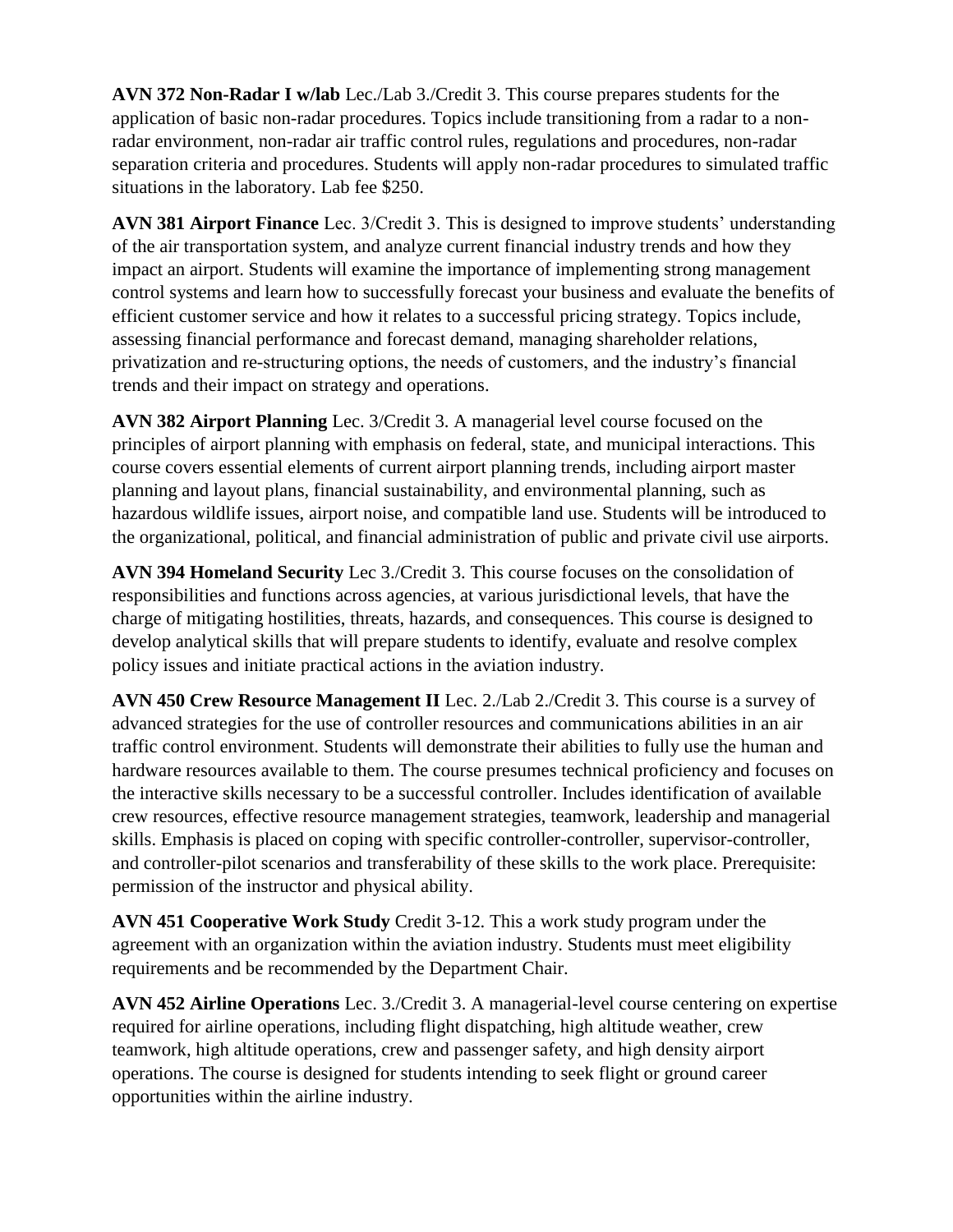**AVN 453 Special Topics in Aviation** Lec. 3./Credit 3. A treatment of advanced topics of interest in aviation not routinely covered by existing courses. May be repeated when topics vary. Prerequisite: Permission of the department chair and course instructor.

**AVN 454 Senior Practicum/Capstone** Sem./Project./Credit 3. Designed as a capstone course for all aviation courses of study. Emphasis will be placed upon participating in an assessment designed for the student's area of study which may include any or all of the following: comprehensive oral and/or written examination, comprehensive project, FAA or other industry certification, independent research project, or assigned by academic adviser and approved by department chair.

**AVN 455 Aviation Research Sem**./Prj./Credit 3-6. Designed as an advanced study course for students serving as research assistant or awarded research scholarship. Emphasis will be placed upon participating in an independent research project with a designated research mentor. The student will produce a publication quality research report or thesis. Prerequisite: Consent of the research mentor and approved research proposal.

**AVN 460 Certified Flight Instructor (Instrument)** Lec. 3./Credit 3. Preparation for the FAA Instrument Flight Instructor Certificate. Includes presentation of methodology used in teaching instrument flight. Prerequisites: AVN 321 and 345.

**AVN 463 Advanced Aircraft Systems** Lec. 3./Credit 3. In-depth discussion of electrical, mechanical, hydraulic, environmental and electronic systems on aircraft, design and performance standards, capabilities and limitations, and conformance to FAA specifications. Includes crew concept procedures, cockpit resource management, and emergency procedures.

**AVN 464 Advanced Aerodynamics and Aircraft Performance** Lec. 3./Credit 3. Advanced theories of flight and flight factors, including air-foil shape, drag, velocity, lift and thrust, stability and control; advanced principles of performance, including capabilities and limitations, performance and design criteria, load factors, weight and balance charts, comparative analysis of aircraft, and certification of aircraft.

**AVN 470 Air Traffic Management** Lec 3./Credit 3. This course introduces students to the NextGen environment, an evolution from ground-based system of air traffic control to a satellitebased system of air traffic management. Topics covered include NextGen technologies, data networking, digital communication, airport infrastructure and decision making responsibility form ground to cockpit.

**AVN 471 Non-Radar II w/lab** Lec./Lab 3./Credit 3. Non-radar air traffic control rules, regulations and procedures as utilized by the FAA Academy's controller screen. Includes separation criteria and procedures peculiar to the Academy. Students will apply non-radar procedures to simulated traffic situations in the laboratory. This course is designed for those students who wish to pursue a career as air traffic controllers with the FAA, and should be taken as close to graduation as possible. Students registering for this course are required to contact the department prior to the beginning of the semester to obtain a copy of the associated airspace which must be committed to memory no later than the first class period.